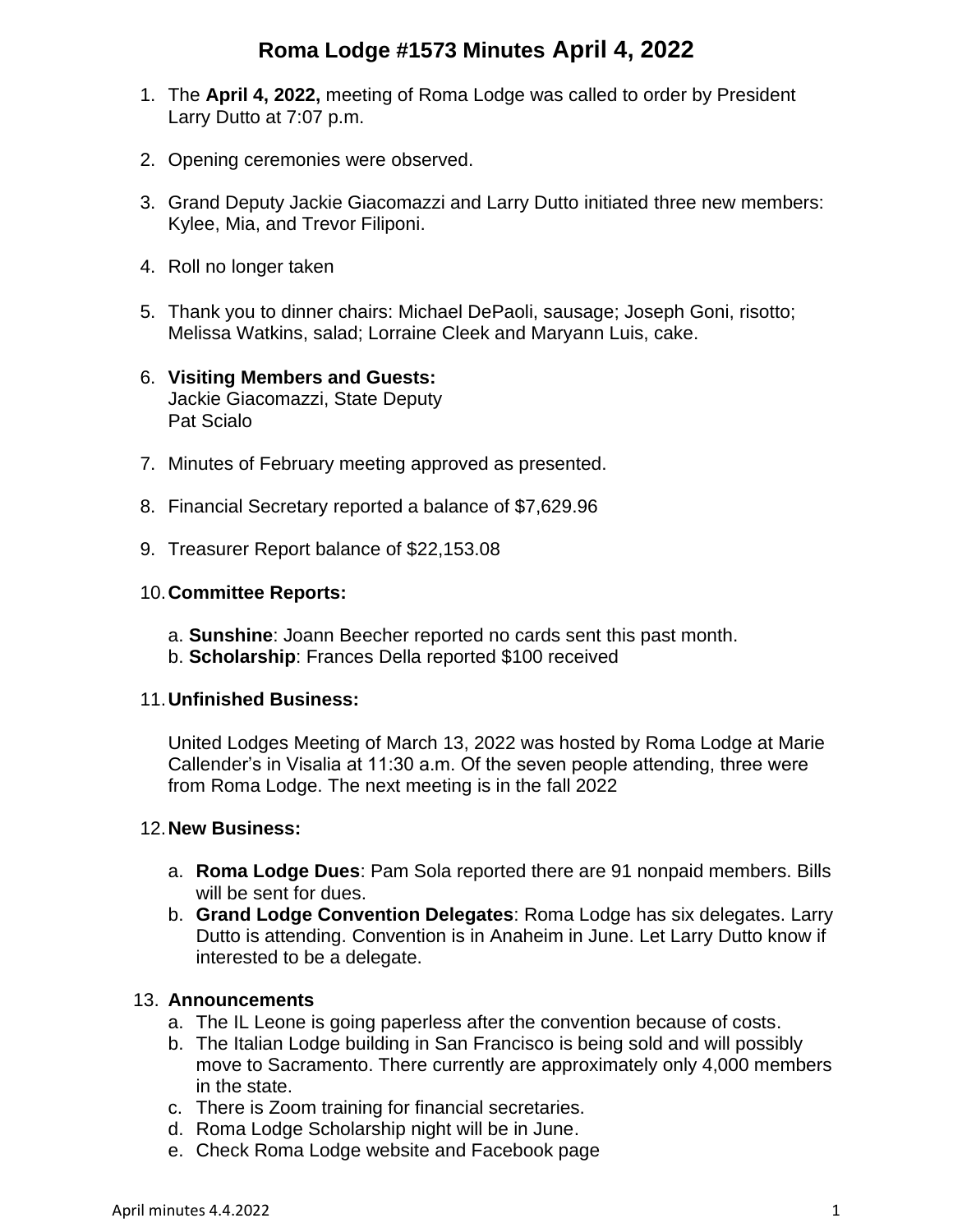## 14.**Good of the Order:**

- a. Presentation of Past Presidents
- b. Presentation of Past Queens
- c. New members Kylee, Mia, and Trevor Filiponi introduced themselves
- d. Presentation of Milestone Member Certificates
- e. Recognition of March birthdays. Drawing William Fusco not present
- b. Raffle 50/50 monthly drawing won by *Frank Goni* who donated the funds back to the lodge.
- e. Jackie Giacomazzi congratulated the new members and the 1-50 years plus members.
- f. **Adjournment:** The meeting was adjourned at 7:51 p.m.

The next meeting will be held at 6:30 p.m. on May 2, 2022, at the WAE

Respectfully submitted, Renee Marinelli, Secretary.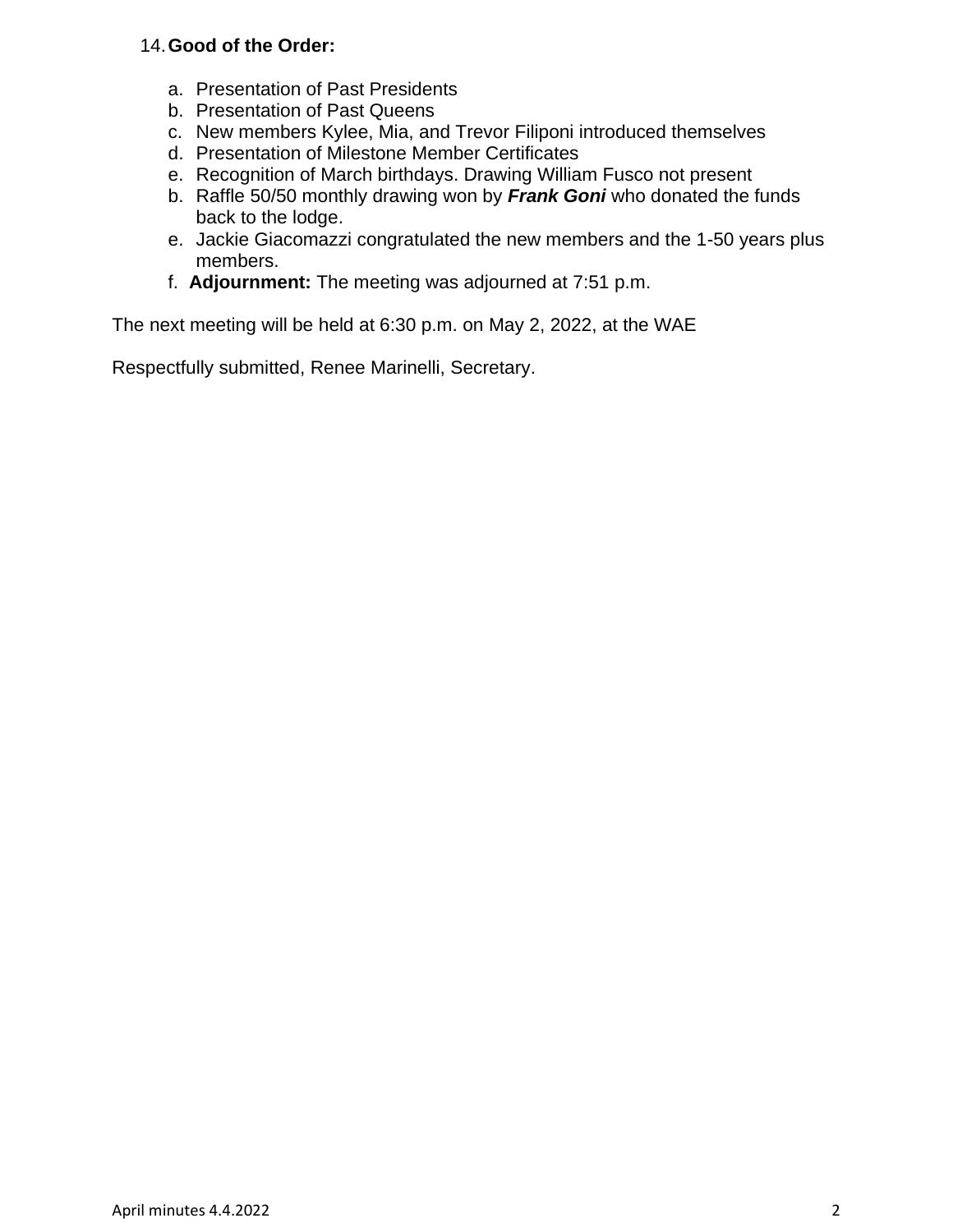# **Past Presidents**

Mario Bruno -1930 -32 † Fortunato Armi -1932 -34 † Lorenzo Raviscioni-1934-36 † Miro Curti -1936 -39 † Jim Paggi -1939 † Massimo Bono-1940-42 <sup>+</sup> John Dutto Sr. -1943 -44 † Joe Rolfi -1945 † Joe Negro -1946 -47 † Laurence Dutto -1948 -49 † Frank Fornasero -1950 -51 † Leonard Kranenburg -1952 -55 † Edward Brown -1956 -57 † Donald Falcinella -1958 † Louis Cadona-1959-60 † Pete Girado -1961 -62 † Louie Spagnuolo -1963 -64 † Ernie DiMatteo -1965 -66 † Ben Serafin -1967 -70 † Leroy Beecher -1971 -72 Ben Serafin -1973 -76 † Edward Dutto -1977 -82 † David DePaoli-1983-86 Olivia Goni -1987 -92 † Nick Serafin -1993 -94 Kathy Briano -1995 -96 Ben Curti -1997 -1998 Larry Dutto -1999 -2000 Ben Curti -2001 -2002 Vince Sola -200 3 -2004 Charlie Pitigliano -2005 -2006 Ken Curti -2007 -2012 Nick Canata -2013 -2014 David DePaoli -2015 -2018 Larry Dutto -2018 -2022

## *Porterville Lodge #1596*

Louis DePaoli † Bert Berra † Steve Ferrero † Tony Prandini † Steven Giraudi † John Fiori † John Macagno † Sebastian Federighi † *†Deceased*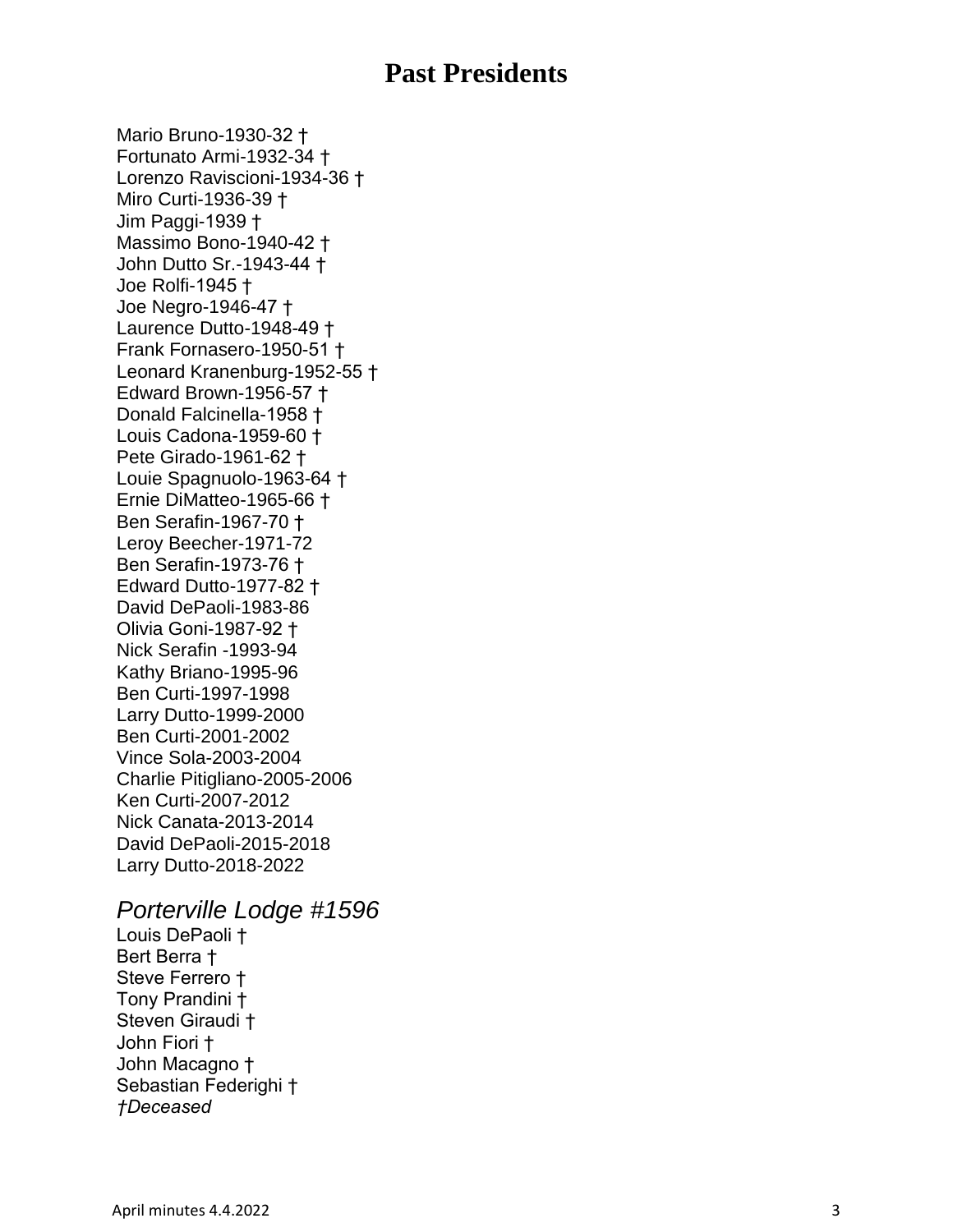# **Past Queens**

Sharon Costa Barreto-1955-56 Patricia Carvalho-1957-58 Connie Spagnuolo-1959-60 "State Queen" Carole Minoletti Burner-1961-62 *"Miss America"* Lorraine Dutto Cleek-1963-64 Mary Jean Pelous Kronbetter-1965-66 *"Miss America"* Janet Serafin Bennett-1967-68*"Miss California"* Carol Briano McLafferty-1969-70*"Miss California"* Susan Vincent-1971-72*"Miss Los Angeles"* Kim Serafin Benevides-1973-74 Mary Ann Dutto Luis-1975-76 Sally Curti-1977-78 "Miss America" Jeanette Maffia Freitas-1979-80 "*Miss Italy"* Elizabeth Rambo-1981-82 Debra Lewis-1983-84 Sherry Beecher Reinart-1985-88 *"Miss Convention City"* Stacy Beecher Galvan-1989-90 "*Miss Italy"* Toni Saltzman Pinkerton-1993-94 "*Miss Italy"* Kari Saltzman Pinheiro-1995-96 *"Miss America"* Katrina Curti Rainey-1997-98 *"Miss Italy"* Nicole Pedroncelli Taylor-1999-2000 *"Miss Italy"* Tessa Curti Hall-2001-2002 *"Miss Italy"* Courtney Curti-2003-2004 Maci DePaoli Daramy-2005-2006 "State Queen" Gionna McPhetridge-2007-2008 Angela Rispoli-2009-2010 "*Miss Italy"* Morgan Sparlin-2011-2013"*Miss Italy"* Isabella Benedetti-2014-2015 "Miss California" Gabrielle Benedetti-2016-2018 "Miss California" Gianna Benedetti-2018-2020 "Miss California"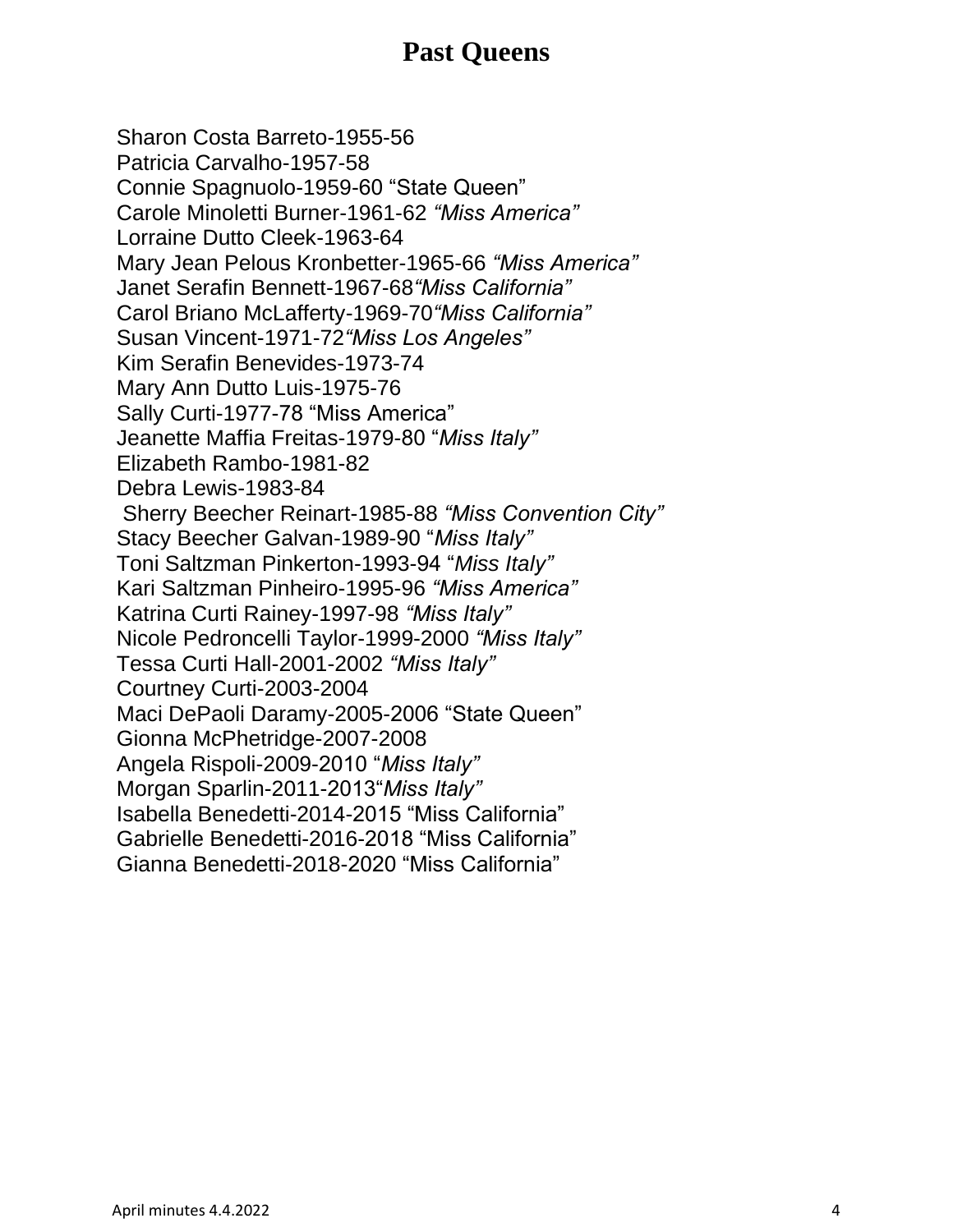## *5 Year Members*

Roy Beecher, Amelia Curti, Charli Jo Curti, Hayden DePaoli, James Dutto, Savina Pedroncelli, Sebastian Pedroncelli Sylvia Pedroncelli, Camden Taylor, Kate Watkins

#### *10 Year Members*

Caitlin Curti, Caleb Curti, Evan Dutto, Megan Dutto, Taylor Dutto, Simon Haener, Cedric Kleinhans, Giada Pitigliano, Wessel Pitigliano, Brian Rainey, Rhett Rainey,

Brittany Sola, Reid Sola

## *15 Year Members*

Doug Anderson, Marcia Anderson, Tony Bertorelli, Christina Bustamante, Karen DeGroot, Amber Dutto, Jennifer Pitigliano, Jessica Saltzman, Audriana Solari, Morgan Sparlin, Tina Sparlin

*20 Year Members*

Anna Lisa McLafferty

#### *30 Year Members*

Joseph Goni, Frank Marinelli, Renee Marinelli

*35 Year Members*

Danny Freitas, Kathryn Gomes, Kari Pinheiro, Toni Pinkerton, Josh Pitigliano, Katrina Rainey, Janice Saltzman, Mike Saltzman, Pam Sola

#### *40 Year Members*

Kathy Briano, Daniel Dutto, Michael Pitigliano Mary Louise Yribarren

#### *45 Year Members*

Donald Cleek, Janis Curti, Darren Dutto, Dawn Dutto, Karlin Giraudi, Gloria Orisio,

Richard Orisio

*50 Year Member*

Albert Berra

#### *55 Year Members*

Dennis Burner, James Costa, Carol McLafferty *65Year Member* Ronnie Pedroncelli